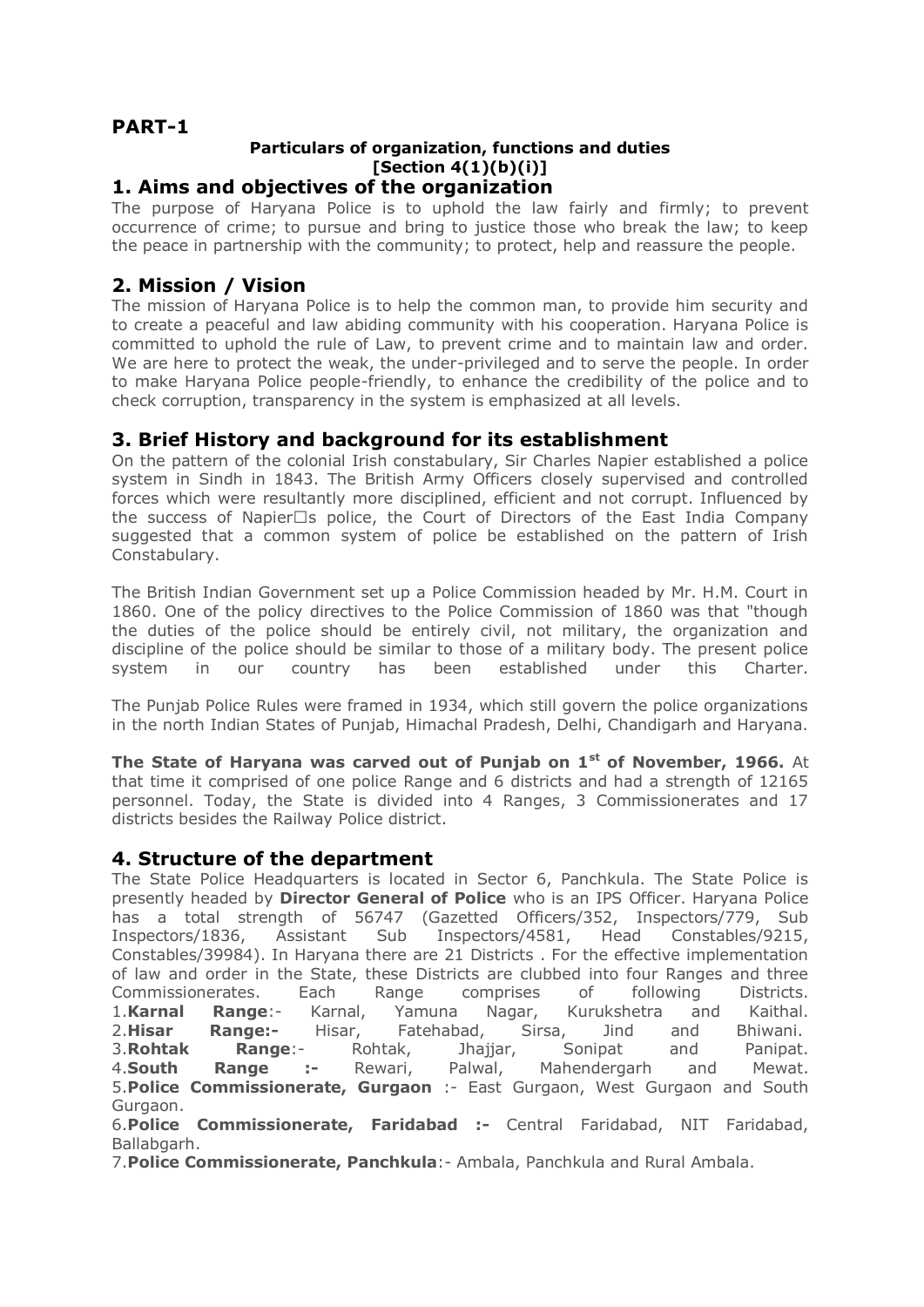#### **A) Investigation**

Investigation according to Cr.P.C is to collect the evidence, regarding the commission of crime/offence as per procedure established:-

|                  | S.No. Activity                                             | <b>Level of action</b>      | Time frame               |
|------------------|------------------------------------------------------------|-----------------------------|--------------------------|
| 1.               | Registration of FIR.                                       | As prescribed in<br>Cr.P.C. | As prescribed in Cr.P.C. |
| $\overline{2}$ . | Examination of witness.                                    | As prescribed in<br>Cr.P.C. | As prescribed in Cr.P.C. |
| 3.               | Visit of investigation officer at the<br>scene of offence. | As prescribed in<br>Cr.P.C. | As prescribed in Cr.P.C. |
| 4.               | Collection of evidence.                                    | As prescribed in<br>Cr.P.C. | As prescribed in Cr.P.C. |
| 5.               | Preparation of site plan.                                  | As prescribed in<br>Cr.P.C. | As prescribed in Cr.P.C. |
| 6.               | Arrest of the accused.                                     | As prescribed in<br>Cr.P.C. | As prescribed in Cr.P.C. |
| 7.               | Recording of confessions.                                  | As prescribed in<br>Cr.P.C. | As prescribed in Cr.P.C. |
| 8.               | Obtaining Police / Judicial custody<br>remand.             | As prescribed in<br>Cr.P.C. | As prescribed in Cr.P.C. |
| 9.               | Search.                                                    | As prescribed in<br>Cr.P.C. | As prescribed in Cr.P.C. |
| 10.              | Seizure.                                                   | As prescribed in<br>Cr.P.C. | As prescribed in Cr.P.C. |
| 11.              | Preparation of case diaries etc.                           | As prescribed in<br>Cr.P.C. | As prescribed in Cr.P.C. |
| 12.              | Filing of charge sheet.                                    | As prescribed in<br>Cr.P.C. | As prescribed in Cr.P.C. |

## **B) Other Functions**

| S.No. Activity                                                          | Level of action | Time frame |
|-------------------------------------------------------------------------|-----------------|------------|
| Passport application forms received through<br>regional passport office |                 |            |
| Character verification for employment.                                  |                 |            |